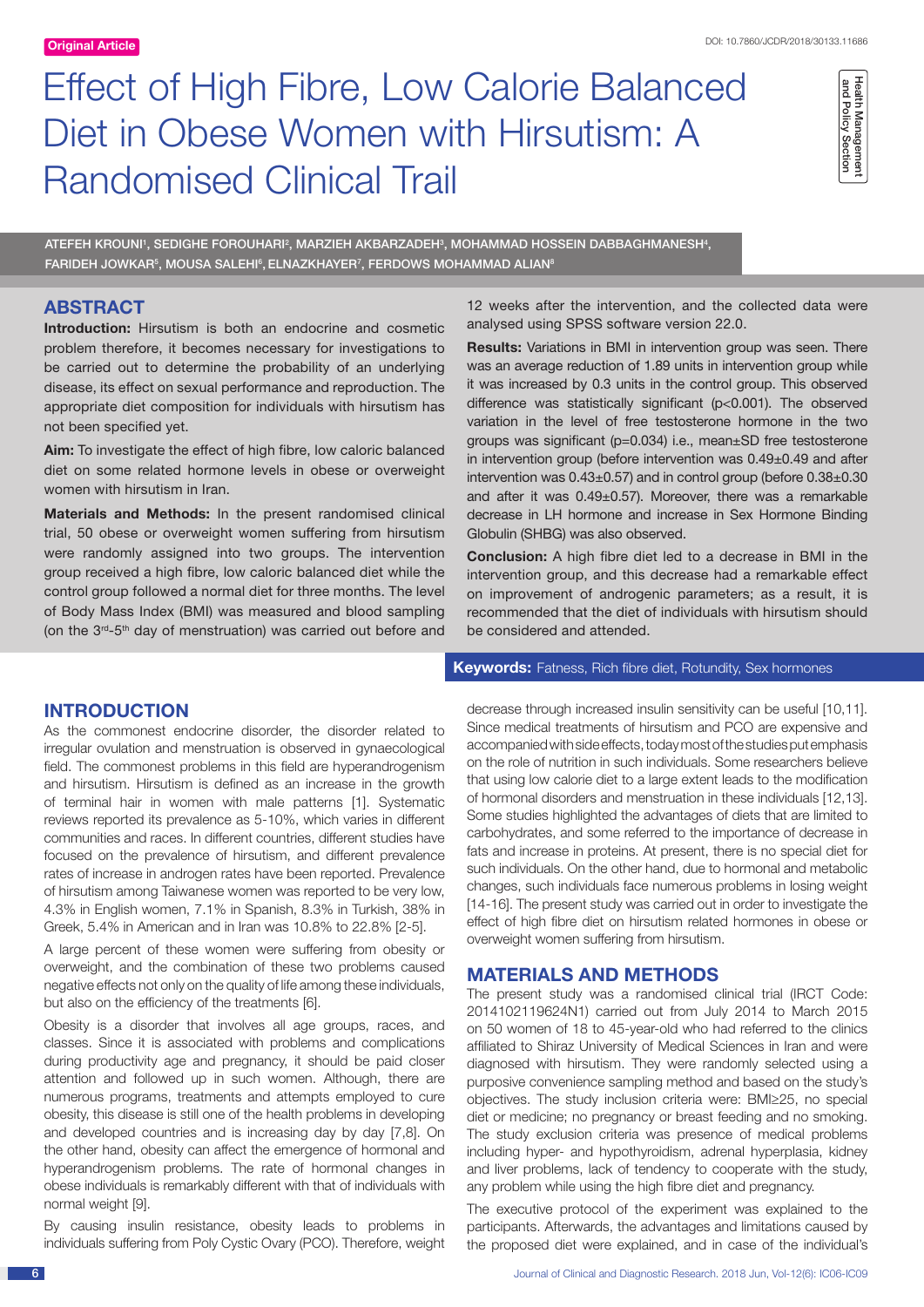willingness, the consent letter was signed by the participants. After that, the demographic questionnaire was filled out, and then the researcher designed questionnaire (Cronbach's coefficient alpha=0.7) of daily and weekly diet for three days was filled by all of the participants, so that their base diet could be determined and if the individuals' diet was not balanced based on that questionnaire, they were excluded from the study. Balanced diet is a diet consisting of a variety of different types of food and providing adequate amounts of the nutrients necessary for good health [17].

The hirsutism score was calculated using Freeman-Galway scale [18]. In order to measure the hormones of 17- Hydroxypregnenolone (17OHP), free testosterone, androstenedione, Dehydroepiandrosterone Sulfate (DHEAS), Sex Hormone Binding Globulin (SHBG), Follicle Stimulating Hormone (FSH), and Luteinising Hormone (LH), 10 mL fasting blood was taken from the participants before and 12 weeks after the intervention. Blood sampling was carried out on a random day for individuals with an irregular menstruation and on day 3 to 5, for those with a regular menstruation.

All participants (control and intervention groups) received same basic diets but the intervention group diet was supplied by higher amount of fibre foods containing 600 gm fruits, 50 gm nuts and 300 gm Vegetables to provide 20-35 gm of fibre daily.

Statistical analysis of the quantitative variables was carried out through paired and independent t-tests. And for qualitative variables, chi squares test and McNemar's test or other non parametric tests were employed at a significance level of 5%. In doing so, SPSS 22.0 was employed, and the results were reported as mean±SD.

### **Results**

At the end of the study and after the intervention, there were 47 participants (24 in the intervention group and 23 in the control group); three were withdrawn because of pregnancy [Table/Fig-1].



**[Table/Fig-1]:** Flowchart of the study participants.

The mean age of the intervention and control participants was 28±4.75 and 26.4±6.05 years respectively. In the beginning of the study, there was no significant difference between the two groups in terms of their demographic factors. They were significantly different only with regard to their BMI (p=0.020) [Table/Fig-2].

After the intervention, BMI changes in the two groups were compared, based on which BMI in the intervention group dropped by 1.89 on average while the control group experienced an increase of 0.3 units in their BMI, which was significant (p<0.001)

After the hormonal parameters were measured in the beginning and end of the study, there was no difference between the two groups in terms of the mean variation in hormones of 17OHP, androstenedione, DHEAS, and FSH. The difference between the two groups was significant only in terms of free testosterone hormone (p=0.034). The average changes in the intervention group at the level of LH dropped (p=0.058) and the mean changes in SHBG experienced a remarkable increase in the intervention group compared to the control group; however, this difference was not statistically significant (p=0.068) [Table/Fig-3].

| Variable          | Intervention<br>$Mean \pm SD$ | Control<br><b>Mean</b> ±SD | p-value |
|-------------------|-------------------------------|----------------------------|---------|
| Age               | $28+4.75$                     | $26.4 + 6.05$              | 0.328   |
| Menarche age      | 13.62+1.34                    | 13.78+1.34                 | 0.707   |
| Hirsutism         | $9.33 \pm 2.66$               | $9.13 + 2.22$              | 0.779   |
| <b>BMI</b>        | $31.03 + 6.47$                | 27.46±2.97                 | 0.020   |
| <b>FSH</b>        | $4.1 + 67.34$                 | $5.2 + 2.78$               | 0.408   |
| LН                | $6+4.05$                      | $5.82{\pm}4.71$            | 0.890   |
| <b>SHBG</b>       | 29.93+16.47                   | 29.59+15.85                | 0.942   |
| 170HP             | $0.92 + 0.61$                 | $1.21 + 0.67$              | 0.127   |
| <b>DHEAS</b>      | $2.06 + 0.92$                 | $2.78 \pm 1.50$            | 0.054   |
| Free testosterone | $0.49 + 0.49$                 | $0.38 + 0.30$              | 0.815   |
| Anderestendion    | $2.59 + 1.33$                 | $2.49 + 0.87$              | 0.439   |

**[Table/Fig-2]:** Comparision of mean and standard deviation of age, age of menarche, BMI, hirsutism score and hormones in the intervention and control groups. 17OHP: 17-Hydroxypregnenolone; BMI: Body mass index; FSH: Follicle stimulating hormone; LH: Luteinising hormone; SHBG: Sex hormone binding globulin; DHEAS: Dehydroepiandrosterone sulfate

| <b>Hormones</b>   | Intervention<br>Mean±SD | Control<br>Mean±SD | p-value |
|-------------------|-------------------------|--------------------|---------|
| <b>FSH</b>        | $-0.44 + 1.48$          | $-0.30 + 2.91$     | 0.839   |
| LН                | $-1.08 + 3$             | $0.73 + 3.42$      | 0.058   |
| <b>SHBG</b>       | $5.47 + 12.93$          | $-0.48 + 7.59$     | 0.068   |
| 17OHP             | $0.10 + 0.77$           | $0.34 + 1.1$       | 0.394   |
| <b>DHEAS</b>      | $0.14 + 0.39$           | $0.05 + 1.39$      | 0.507   |
| Free testosterone | $0.06 + 0.19$           | $0.1 + 0.31$       | 0.034   |
| Androstendione    | $-0.35 + 1.14$          | $0.28 + 1.22$      | 0.072   |

**[Table/Fig-3]:** Comparision of the difference in mean changes in the level of the hormones before and after the intervention in the intervention and control groups. 17OHP: 17-Hydroxypregnenolone; FSH: Follicle stimulating hormone; LH: Luteinising hormone; SHBG: Sex hormone binding globulin; DHEAS: Dehydroepiandrosterone sulfate

## **Discussion**

With regard to the effect of diet composition on weight loss and hormones in women suffering from PCOS, contradictory findings were achieved, and the appropriate diet composition is still under question. Some studies compared full protein diet with simple sugar diet and concluded that the former led to more decrease in weight and BMI [19].

Administrating the high fibre diet for 12 weeks led to a significant decrease in the level of free testosterone and LH and increase in SHBG in the intervention group as compared to the control group. However, changes in LH and SHBG were not significant, which can be attributed to the small size of the sample. The intervention group experienced a significant decrease in their weight while the control group had an increase in their weight and BMI.

Shishehgar F et al., in their study compared the dietary intake between PCOS and eumenorrheic with investigations of non hirsute women and reported that PCOS group consumed more food items with high glycaemic index (p=0.042) and less legumes (p=0.026) and vegetables (p=0.037) than control group. Noted that, compared to Shishehgar's study, present research was a clinical and interventional trials while there was no intervention in those research [20].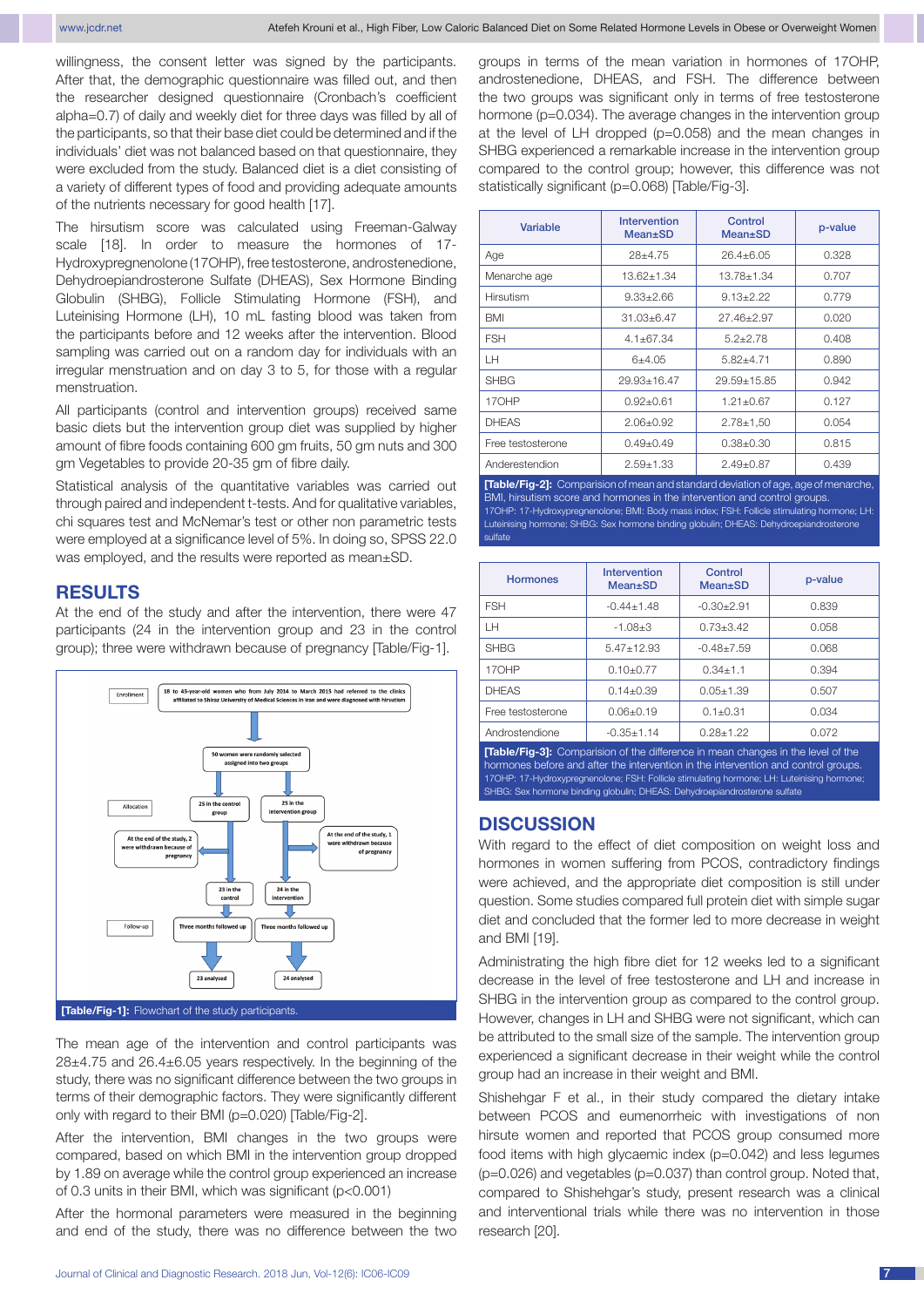In the present study, the decrease in weight had a remarkable effect on the decrease in androgens. Since one of the problems of individuals with PCO and hirsutism is sterility, the researchers believed that if weight loss does not directly influence ovulation, it can increase the chance of response to infertility treatment medications. An increase in BMI leads to a decrease in ovarian response to common treatments with clomiphene [21,22]. In previous studies, it was found that lowering testosterone level and increasing the level of SHBG play an important role in the family level of Insulin Growth Factors (IGFs) and their binding proteins. An increase in these binding proteins leads to a decrease in free IGFs and synthesis of androgen through the cytochrome system of p450c17 [23]. On the other hand, recent studies have indicated that at least 50% of women with PCO suffer from an increase in serinephosphorylation of insulin recipient and thus the effect on enzyme p450c17. Abnormal serinephosphorylation leads to insulin resistance and an increase in the level of androgens in the blood of such individuals [24,25].

In some studies, decrease in androgen was obtained as a result of weight drop [14,26], and in the present study, a decrease in BMI resulted in a significant change in the level of some androgens like testosterone.

Mehrabani H et al., carried out a study aiming at examining the effect of low calorie, high protein, low glycaemia diet on sex hormones, inflammatory markers, lipids, and insulin on women suffering from PCOS compared to Conventional Hypocaloric Diets (CHCD). They randomly chose 60 obese women with PCOS and assigned them into two groups receiving 2 different diets for two weeks. The diets included CHCD with protein (15%), and Modified Hypocaloric Diet (MHCD) with protein (30%) and foods with low glycaemia. The results of the statistical analyses indicated that the level of testosterone dropped in both groups while other factors had no remarkable change [14]. The results of that study were similar to those of the present study. Moreover, the study period and the method were also similar. The present study, however, concentrated on high fibre, low calorie diet while that study focused on a decrease in dietary calorie and fibre was not examined.

A study carried out by Bhargavain A at USA aimed at investigating the relationship between nutrition and the concentration of insulin, estradiol, LDL, HDL, and TGSHBG. It consisted of 379 postmenopausal women in the control group and 615 ones in the intervention group for a period of 12 months. The intervention women were given recommendations on consuming lower amounts of fat and higher levels of grains, fruit, and vegetables. The results of that study indicated that there was a remarkable difference between the two groups before and after the study in terms of the amount of their LDL, HDL, and SHBG, and that insulin level and lower TG were correlated [26].

Those two studies [14,26] are similar to the present one with regard to high-fibre diet and increase in the level of SHBG. Study duration, sample size, the participants, and factors such as insulin and lipid were different in those two studies. These differences can explain the reason why the results are different.

In the study carried out by Gaskins AJ et al., the effects of high fibre diet was investigated among 259 women at their reproduction age, and they were followed up for two cycles of menstruation. The results of their study showed that the level of LH decreased by receiving high levels of fibre [27]. In the present study, a decrease in LH was observed; however, it was not statistically significant, which may be due to the smaller sample size compared to the study carried out by Gaskins AJ et al.

Moreover, numerous studies like those conducted by Katcher HI et al., Cui X et al., Gann PH et al., and Bagga D et al., focused on the role of diet in the hormones and reported remarkable changes in the increase in the amount of SHGB as a result of consuming high fibre diets which is similar to the results of present study [28-32]. As opposed to the previous studies, the study conducted by Goldin BR et al., referred to a decrease in SHBG as a result of low fat, high fibre diet [33].

In their study, Nicolas M et al., examined the relationship between obesity and hyperandrogenism in 23 women with hirsutism. They gave low calorie diet (1,500 Kcal/day) to the participants for four months. The results of their study showed a drop in BMI which led to a remarkable increase in SHBG; however, no change was observed in other androgens. With regard to decreased BMI, the results of that study are similar to those of the present one. Regarding androgens, however, the results of the present study indicated a significant change in the level of free testosterone (p=0.034) while the results of Nicolas's study showed no change in this hormone. Moreover, the present study, like the previous one, showed a statistically remarkable increase in SHBG in the intervention group [34].

Most studies put emphasis on the decrease in calorie and the type of diet composition like full protein or low carbohydrates and low fat, and their results are conflicting; therefore, the present study was carried out in order to examine the effect of high fibre diet on hormones related to hirsutism in obese women suffering from hirsutism since there were few studies focusing on high fibre diets. The hypothesis in the present study was that consuming high fibre foods led to a decrease in BMI and change in the level of hormones in the intervention participants. According to the results of the present study, a significant drop was observed in BMI and free testosterone of the intervention group, which confirms the hypothesis, and decrease in BMI and testosterone is one of the strengths of high fibre diet compared to normal diets. In theoretical terms, a decrease in androgens can have an effect on improving hirsutism state and menstrual and ovulation regularity, which was not possible in the present study due to the existing limitations; thus it is recommended that future studies consider this issue.

#### **Limitation**

In general, due to BMI difference in two groups and the timeconsuming trend of weight loss, large number participants were being excluded, which is one of the limitations of the present study. The cultural situation and the climate dominating the family are effective in following the diet, which was also another limitation.

## **Conclusion**

The present study indicated that high fibre diet can lead to a decrease in weight and some androgens like testosterone in obese and overweight women suffering from hirsutism. The results of the present study showed the importance of paying attention to changes in diet among women with hirsutism and polycystic ovary. Since health team has a special place in this regard and is encountering this group of women, it is necessary that they receive necessary trainings with regard to diet and health of this group of patients.

## **Acknowledgements**

The present article was extracted from Atefeh Krouni's M.Sc. thesis in midwifery (thesis grants No: 93-7186). Ethics committee code: CT-9376-7186. The authors would like to thank the Research Vicechancellor of Shiraz University of Medical Sciences for financially supporting the study.

#### **References**

- [1] Ehrmann D. Hirsutism and Virilization. Longo DL KD, Jameson JL, Fausi AS, Hauser SL, JL editors. New York: McGraw Hill; 2012.
- [2] Haqq L, McFarlane J, Dieberg G, Smart N. Effect of lifestyle intervention on the reproductive endocrine profile in women with polycystic ovarian syndrome: a systematic review and meta-analysis. Endocrine Connections. 2014;3(1):36-46.
- [3] Zargar AH, Wani AI, Masoodi SR, Laway BA, Bashir MI, Salahuddin M. Epidemiologic and etiologic aspects of hirsutism in Kashmiri women in the Indian subcontinent. Fertility and sterility. 2002;77(4):674-78.
- [4] Noorbala M, Kefaie P. The prevalence of hirsutism in adolescent girls in Yazd, Central Iran. Iranian Red Crescent Medical Journal. 2010;2010(2):111-17.
- [5] Akhiani M, Daneshpazhooh M, Barzegari M, Ghandi N, Ghiasi M, Chenari Z, et al. Frequency of hirsutism in medical students in Tehran. Iran J Dermatol. 2006;9:242-49.